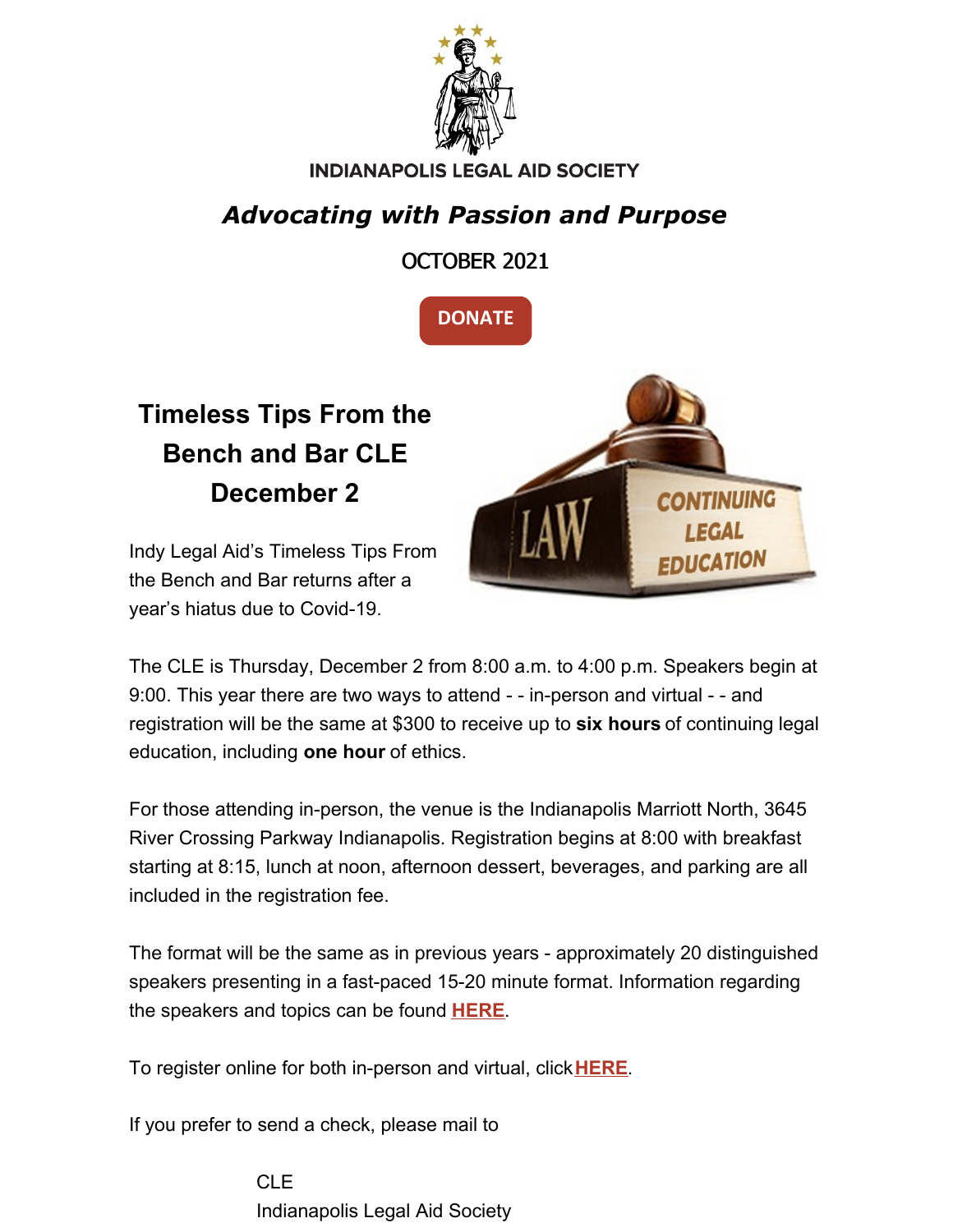615 N Alabama St, Ste 122 Indianapolis, IN 46204

*When sending a check, please include if you will be attending in-person or virtual.*



### **Indy Legal Aid Earns Guidestar Platinum Seal of Transparency Four Years in a Row**

For the fourth consecutive year, Indy Legal Aid again has been awarded a Platinum Seal of Transparency by Guidestar, the world's largest source of information on U.S. nonprofits.

The Platinum designation is the highest level bestowed by GuideStar. The rating designates the "highest level of recognition and an opportunity for nonprofits to share their progress in a meaningful way," according to the organization's website. Indy Legal Aid has earned the Platinum status every year since 2018.

"We are honored that the Indianapolis Legal Aid Society has again been recognized with Platinum status for our commitment to accountability and transparency," said John Floreancig, Indy Legal Aid CEO and General Counsel. "GuideStar is a highly respected organization for measuring nonprofits' progress. This honor underscores the level at which we work to earn the trust of our current and prospective donors."

The GuideStar Seals of Transparency were introduced in 2013 to provide visible recognition when a nonprofit shares information on GuideStar. More than 75,000 organizations have earned Seals, making the GuideStar Seal the most widely adopted symbol of transparency in the U.S. social sector.

Nonprofits ranked by GuideStar can qualify for any one of four designations: Bronze, Silver, Gold or Platinum. Of the nearly 2 million nonprofits the organization tracks nationally, approximately 11,700 are rated Platinum. Check out our Guidestar profile**[HERE](https://www.guidestar.org/profile/35-1045153)**.

#### **Meet Indy Legal Aid's New Attorney**

Reema Mahmood, Indy Legal Aid's new attorney, chose the law because she grew up with an appreciation of helping others and fighting for advocacy in our community.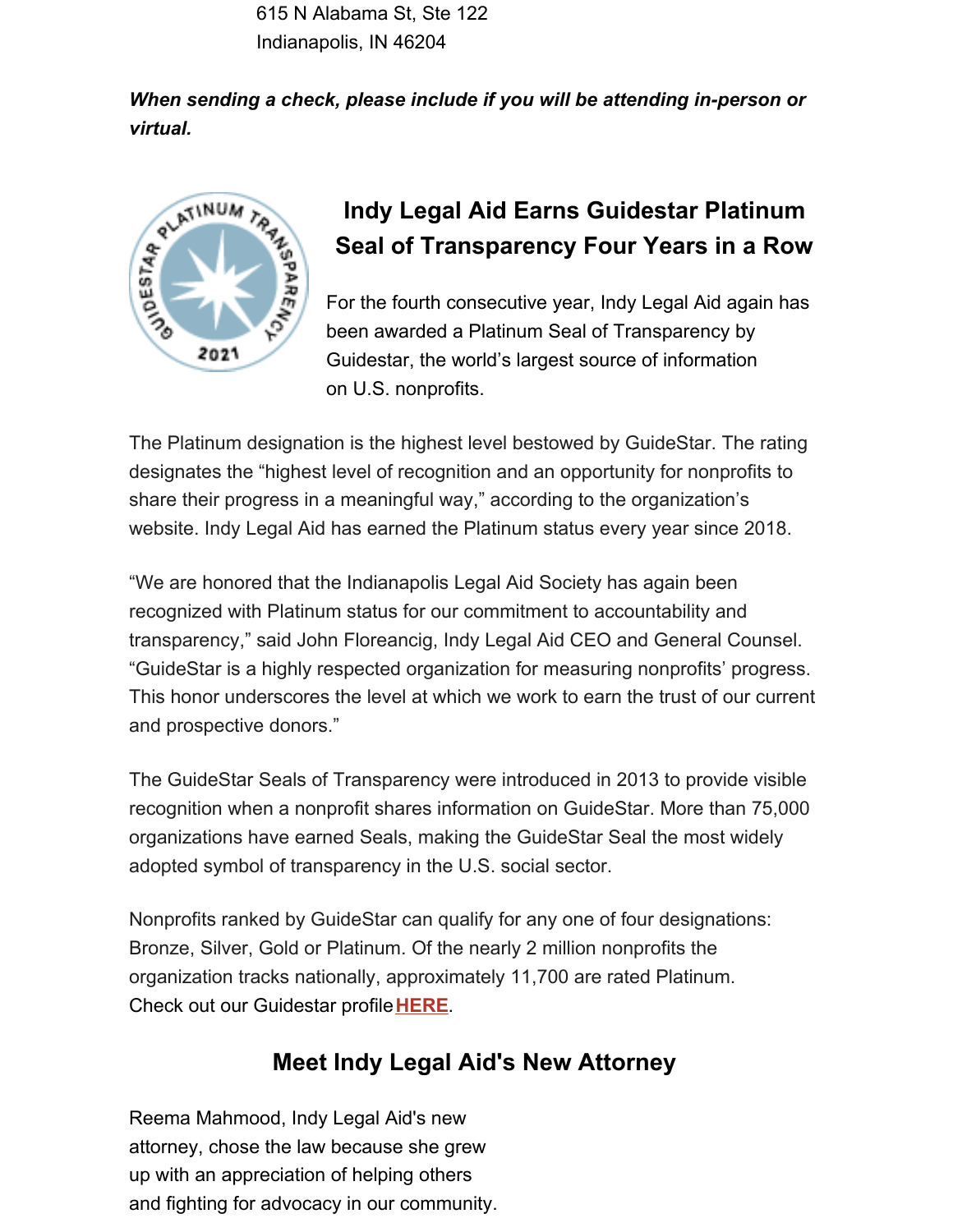Reema was born and raised in St. Louis, MO and received her Juris Doctorate in 2020 from Southern Illinois University, School of Law. Reema recently married and then moved to Indianapolis when her husband received a residency at Riley Children's Hospital.

Reema commented that she was



knowledgeable about the legal system at a very young age. "My mother was a forensic psychiatrist and she would tell me things about the legal system. Almost everyone in my family worked in the legal or justice system," Reema said. "I greatly appreciate the dedication and passion they had for their jobs and how they were working on creating an equal and fair space in the justice system. That is why I wanted to do the same thing."

Reema considers herself fortunate to work at Indy Legal Aid because of the mission to provide legal assistance to vulnerable member of the community. "This is what I want to accomplish in my legal career," Reema added.

In her down time, Reema enjoys reading and hiking. She loves animals, especially cats, and exploring Indiana with her husband finding good food spots.

## **Volunteer Opportunities**



Indy Legal Aid has a number of volunteer opportunities for attorneys, students, and the general public. For attorneys, we have pro bono cases, internships for students, and our spring and fall events, along with light office work.

For more information, click **[here](https://www.indylas.org/volunteering)**[.](https://www.indylas.org/volunteering)

## **No time to volunteer? [Donate](https://interland3.donorperfect.net/weblink/weblink.aspx?name=E5192&id=1) now!**